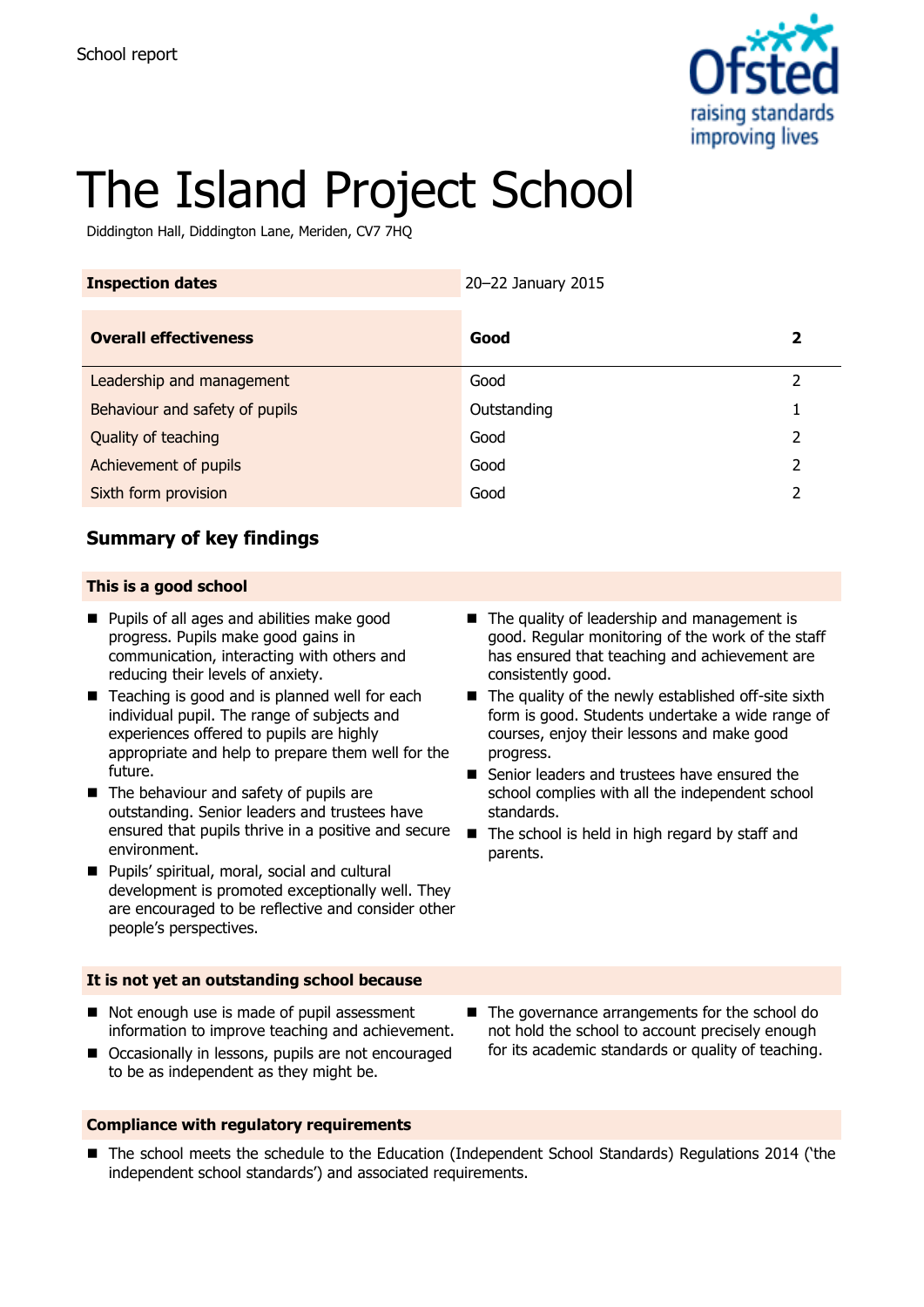## **Information about this inspection**

- $\blacksquare$  The inspection took place with one day's notice.
- The inspector observed seven lessons or part lessons. Most lessons were jointly observed with a member of the senior leadership team. Pupils' work, surveys, annual reports and other records, were scrutinised. Discussions with senior and middle leaders took place and 44 staff responses to a questionnaire were analysed.
- The school's documentation was examined, including planning for subjects, records of pupils' progress and the welfare and safeguarding of pupils.
- The inspector checked the school's compliance with the regulations for independent schools.
- The views of parents were gained through their responses to a school based questionnaire and annual reviews, as there were insufficient responses to the Ofsted online questionnaire, Parent View. The inspector also met with one parent.

## **Inspection team**

Frank Price, Lead inspector and a set of Additional Inspector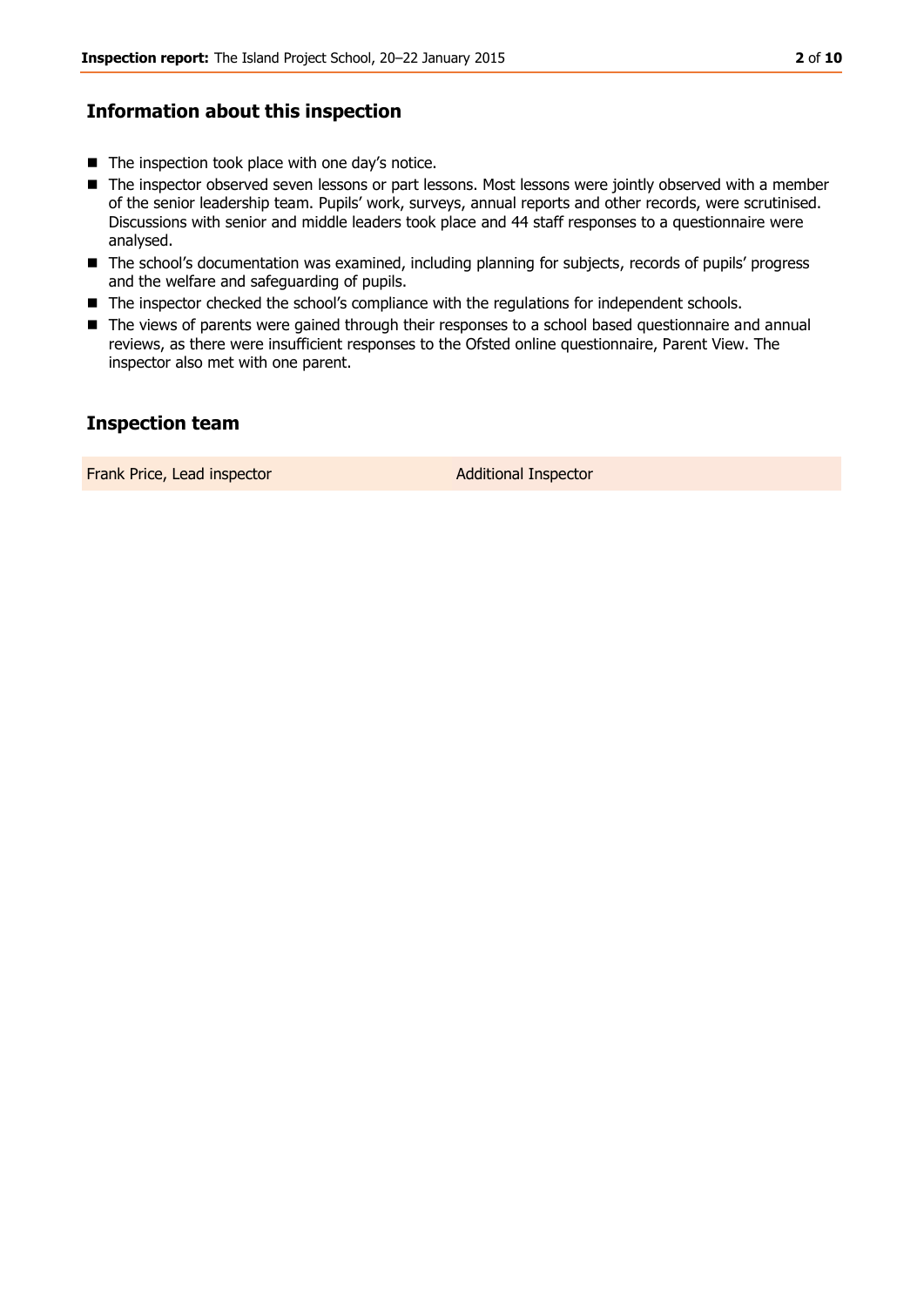## **Full report**

## **Information about this school**

- The Island Project is an independent special day school for pupils who are on the autistic spectrum and often have additional communication difficulties. Currently there are 24 pupils on roll aged between six and 19 years.
- The school is located in a large country house and grounds in Solihull in the West Midlands. The school opened in 2007 and was last inspected in January 2012.
- All pupils have a statement of special educational needs. The school draws pupils from five local authorities within the region.
- The school opened an off-site sixth form provision near Birmingham in January 2015, following approval from Ofsted in September 2014.
- The school does not make use of alternative providers.
- The school is broadly based on the principles of Applied Behavioural Analysis (ABA). It aims to 'teach children the knowledge and skills to give confidence that will enable them to reach their full potential and lead a more independent life' and 'to foster the ability to make relationships, to better communicate with a wide range of people and to encourage the ability to make personal choices.'

## **What does the school need to do to improve further?**

- Further improve teaching and pupils' progress through:
	- improving the use and analysis of assessment information in order to better identify strengths and areas for improvement
	- ensuring pupils' independence skills are maximised.
- **Strengthen the governance arrangements, so that trustees hold the school to account more rigorously.**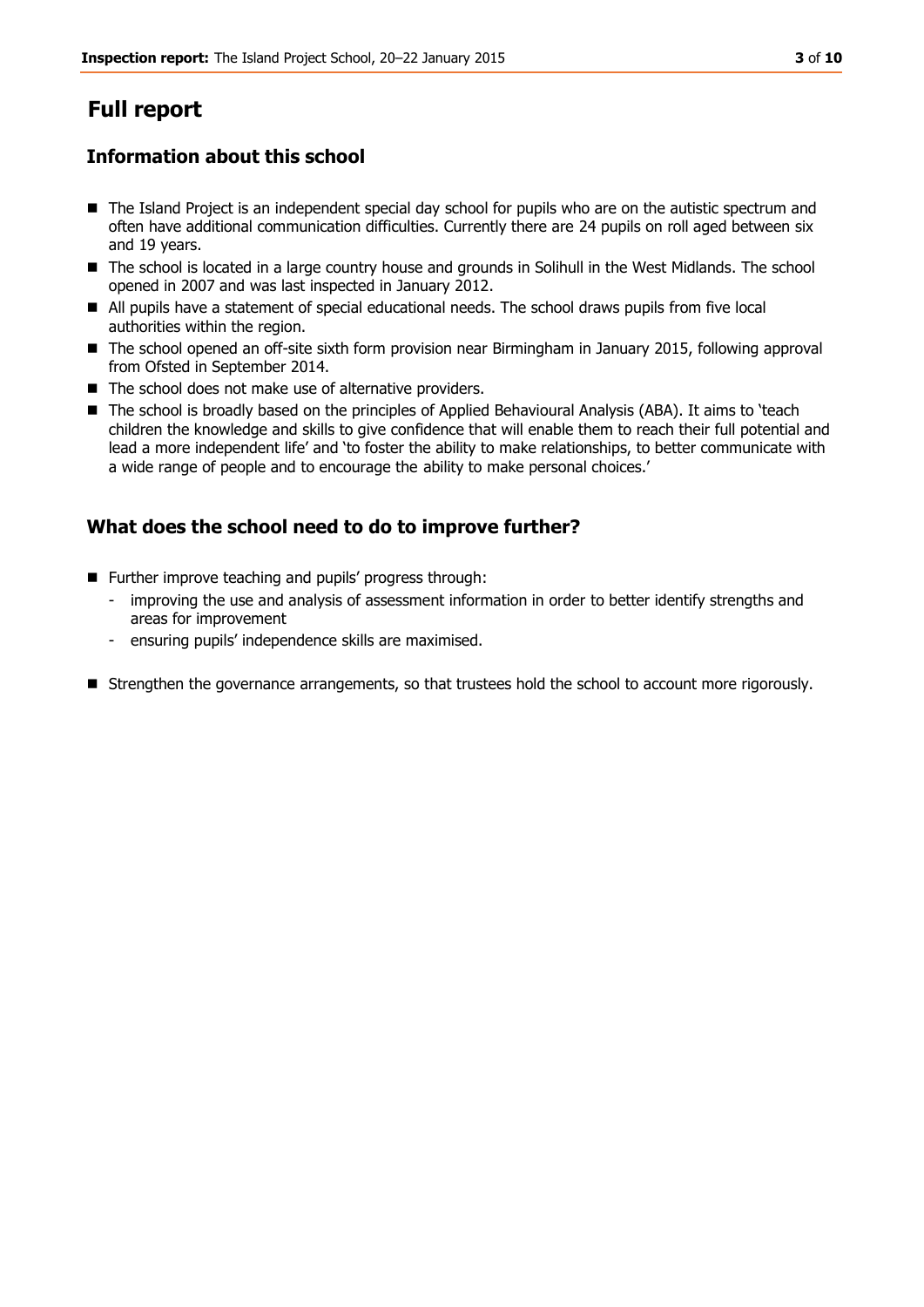## **Inspection judgements**

#### **The leadership and management are good**

- Leaders motivate and inspire staff. Staff who responded to the inspection questionnaire agree that they are proud to be members of staff at the school and understand what the school is trying to achieve. This has led to an atmosphere which enables pupils to be safe, make excellent improvements in their behaviour and succeed well in line with their abilities.
- The work of staff is checked regularly, as senior leaders are very visible around the school and provide advice to improve teaching. This has helped to secure consistently good teaching across the school and led to good and sometimes outstanding progress for pupils.
- Staff receive impressive continuous training, incorporating many different aspects such as sensory training, communication, behaviour management and safeguarding, to help them to be as effective as possible in their role.
- $\blacksquare$  Middle leaders in the school provide good leadership and management. They are keen to further improve and develop their practice.
- The subjects and experiences offered to pupils are excellent and prepare them well for their next steps. Pupils' different needs are very well met through the curriculum and the level of individual support made available. A strong emphasis is placed on developing pupils' functional and academic skills, so that they can become more independent, although occasionally this is not fully consistent in all classrooms.
- Plentiful opportunities are given to promote pupils' spiritual, moral, social and cultural development.
- The school actively promotes British values although information about this provision is not yet posted on the school's website, as required. More-able pupils learn about aspects of the law, while others learn how to improve their behaviour. Exceptionally good relationships are fostered throughout the school and the value and dignity ascribed to each pupil ensure they have equal opportunities.
- The accommodation is very suitable to meet the needs of pupils. They have access to extensive grounds and some pupils enjoy looking after small animals such as chickens, gerbils and reptiles. The premises allow individual and smaller group teaching as appropriate to pupils' needs. The sixth form accommodation is superb.
- The information made available to parents in written form and on the website is extensive and annual reviews are thorough, giving parents a clear view of their child's progress over the year. The complaints policy meets requirements and there have been no formal complaints in the last year.
- The school has a reasonable view of its strengths and areas for improvement, although the school's selfevaluation does not always have enough evidence to support its judgements and trustee involvement in this process is limited. The school development plan sets out how long-term improvements are to be achieved appropriately.
- Individual pupil assessment information is tracked closely, to check that they are making the expected progress. However, the use and analysis of assessment information to compare the school with national standards, is in the early stages of development.
- Older students receive impartial advice to help them make decisions about their future and the sixth form provides an excellent environment for them to develop their maturity.
- The recent setting up of the new off-site sixth form is a good indication of the school's capacity to improve further.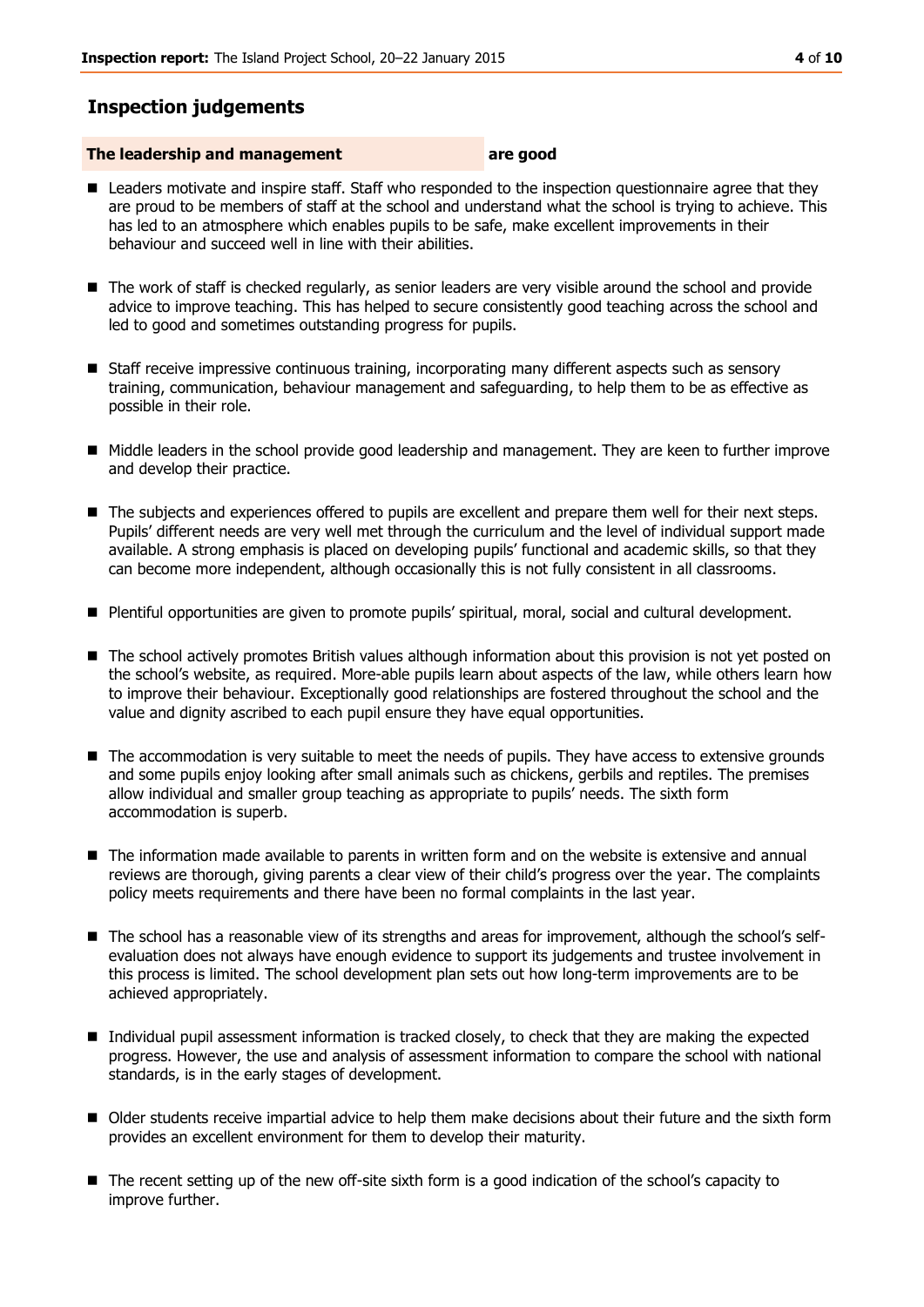Safeguarding arrangements are robust and ensure children are safe and protected. The school meets all of the regulations.

#### ■ The governance of the school:

- The board of trustees is an active and committed body which meets regularly and discharges its duties to the charity effectively.
- It successfully ensures financial probity, suitable links between salaries and the performance of staff, compliance with safeguarding requirements, and that the school meets all the independent school standards.
- Trustees do not contribute to school self-evaluation sufficiently. They do not have enough information and knowledge about pupils' progress to enable them to hold the school to account with regard to the quality of teaching and pupils' achievements.
- Relationships with placing local authorities are generally good.

#### **The behaviour and safety of pupils are outstanding**

#### **Behaviour**

- The behaviour of pupils is outstanding. Pupils develop outstanding attitudes to learning in lessons over time. Many feel anxious about learning and interacting with other people. However, they make great strides in becoming more confident and sociable. This manifests itself in lessons, where pupils learn to sustain concentration for increasing periods of time. As pupils become more mature they learn to selfregulate their behaviour more effectively. Many pupils progress from individual learning to increasing their time in group learning.
- Some pupils have been out of school for considerable periods of time. However, their attendance at the school increases dramatically and the overall attendance rate is above average. Some start on a part-time basis and quickly build up to full-time attendance. There are no permanent or fixed-term exclusions.
- The behaviour of pupils in lessons and around the school is outstanding, given their needs. Over time, school records show the vast improvements in behaviour through, for example, the reduction of aggressive incidents or inappropriate behaviour.
- **Pupils' spiritual, moral, social and cultural development is promoted very well through the curriculum.** They are given excellent opportunities to use the local and wider community facilities to extend their experiences.
- Where appropriate, pupils develop their understanding of what it means to be British and make their views known in a democratic way, for example, voting on which pieces of equipment to buy or for preferred activities.
- **Pupils have opportunities to increase their understanding of public services and institutions through visits** or visitors, such as the police and fire service. Where appropriate they engage in debates, for example about the national HS2 high speed train project which is to affect the school. Some pupils occasionally have very fixed views about different cultures, but they learn respect and tolerance for different people and the school is a harmonious, happy and tolerant community.

#### **Safety**

- The school's work to keep pupils safe and secure is outstanding. Staff ensure that students are well supervised at all times to ensure their own safety and that of others.
- **Pupils feel safe and secure due to the high level of professional care and supervision and this, in** conjunction with teaching about anti-bullying and cyber-bullying, ensures pupils are confident and comfortable in the school environment.
- Through pupil surveys, they state that they feel safe in school. The trusting and supportive relationships between staff and pupils are a key feature of the school.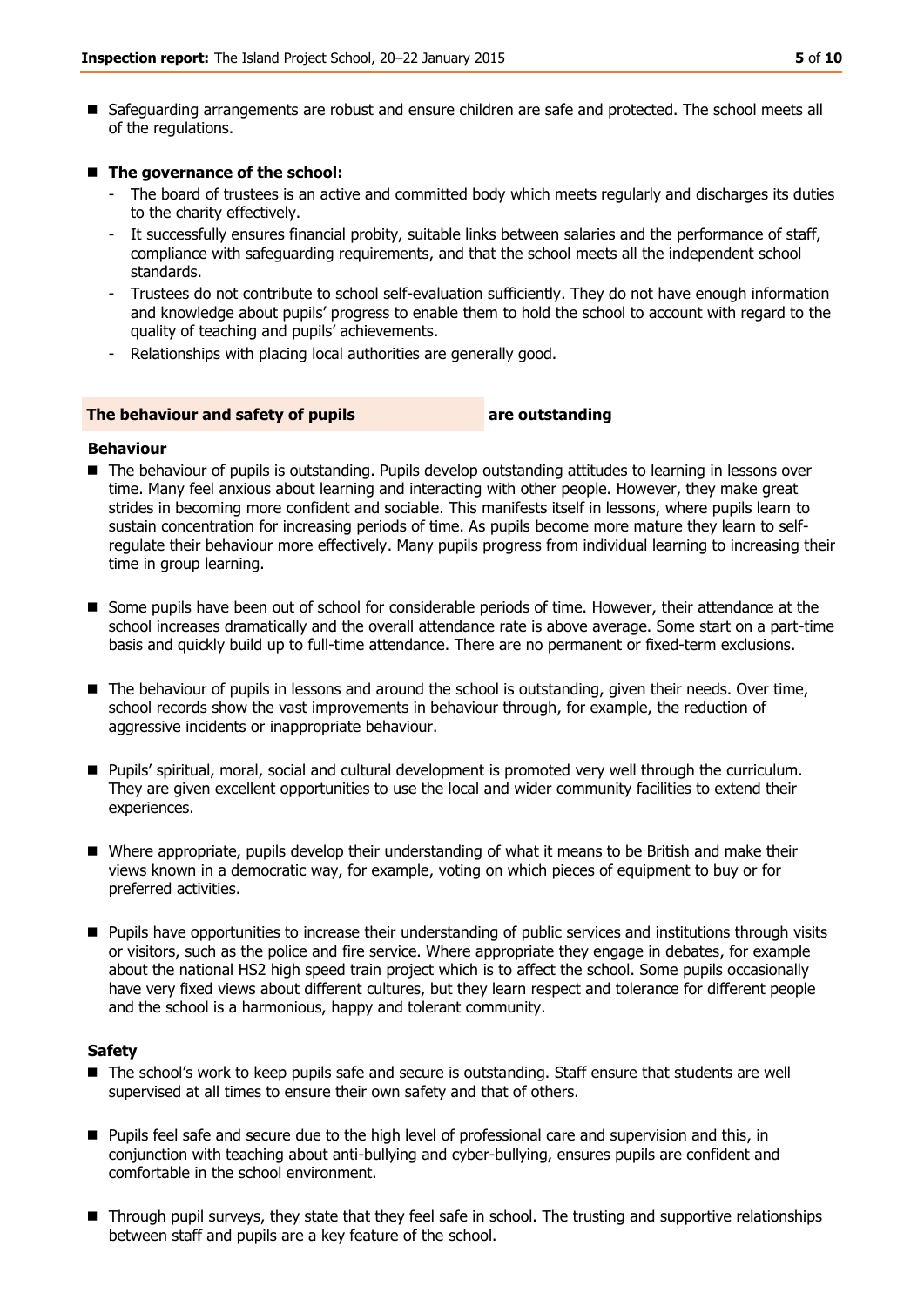- **Pupils develop a good awareness of how to keep safe online. In school, the high levels of supervision** ensure that this is the case, but the school recognises the importance of equipping pupils with ways to protect themselves online outside of school, for example, the dangers of hacking and not accepting other people's profile at face value.
- There are effective security arrangements within the school and at the sixth form site. The sites are well maintained and there are comprehensive risk assessments to keep pupils safe. Parents state that they also have confidence that their children are safe at school.
- Suitable arrangements are in place for the safe recruitment of staff, and the training of staff in child protection and first aid. The school's health and safety procedures are implemented effectively, including arrangements for fire safety.

#### **The quality of teaching is good**

- Teaching is highly individualised; bespoke packages of learning are put together to meet the needs and aptitudes of each pupil well. This means that they are provided with the right level of challenge and enabled to make good progress. Good opportunities are also fashioned for pupils to learn in group situations, when this is appropriate.
- Staff are highly trained in communication strategies and in managing pupils' challenging behaviour due to their autism. Staff are calm and measured in their approach and this creates a positive and purposeful learning environment, to which pupils respond very well.
- Staff make very effective use of sensory methods and often teaching takes place in short bursts, followed by a sensory activity. This helps to maintain pupils' concentration and prevents them from becoming distressed. A highly structured routine is key to pupils' understanding of events, and symbols or text are used to outline the timetable for pupils so they know what to expect.
- **Literacy and numeracy are taught well. More-able pupils write for a range of purposes and construct** persuasive pieces of writing. Other pupils enjoy listening to audio stories. Some pupils read confidently but do not always have the understanding of the text they are reading, although staff question and discuss with them to secure better comprehension. In mathematics, pupils know how to tell the time and use mathematics in functional ways.
- **More-able pupils are stretched well. Over time most pupils become keener to engage in learning and in** the sixth form they relish learning and vocational activities. Some access lessons in mainstream schools for specific subjects and this brings greater academic rigour for pupils.
- Staff make good use of very detailed pupil assessment at an individual level, but the use of assessment information to analyse strengths and areas for improvement at a school-wide level is less well developed. This means that any trends in performance, for example in subjects, are not identified and acted upon. On occasions, pupils' independence is not always encouraged as much as it should be.

#### **The achievement of pupils is good**

- **Pupils make overall good progress. In 2014 the majority of pupils made better than expected progress** from their various starting points in English, mathematics and science, when measured against similar pupils nationally. However, the school does not have sufficient evidence that this has been sustained over the last three years.
- **Pupils make good gains in developing their communication and independence skills, through a strong** focus on these areas. There is a wide range of abilities across the school. Those with more complex learning needs learn to communicate more effectively through the increased use of symbols; they can indicate choices and preferences of activities or food. More-able pupils learn how to communicate appropriately, for example learning how to open and close a conversation, through the use of role play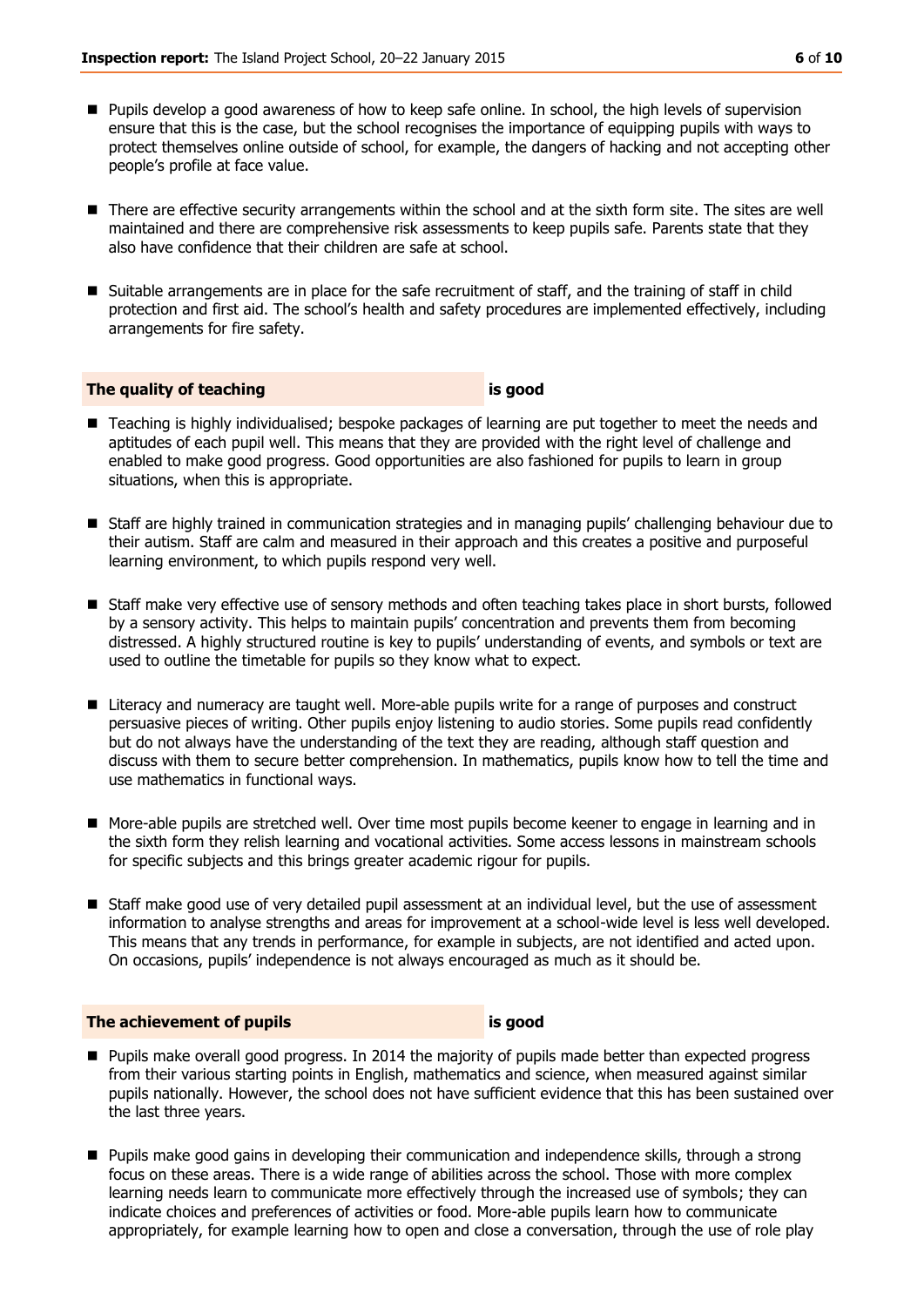scenarios.

- **Pupils learn to manage aspects of their autism more effectively, so that they learn to become more** tolerant of change and increase their ability to socialise and interact with other pupils and adults. Moreable pupils develop their literacy skills effectively. They are able to identify imagery in poems and write for a range of different purposes.
- Numeracy skills are developed well, particularly through practical applications. Pupils learn the value of money through buying and selling while running an enterprise project. Some pupils learn to recognise different currencies and which countries they belong to.
- The curriculum promotes pupils' good progress as it is highly individualised to meet their specific needs and often focuses on functional skills that equip them well and prepare them effectively for their next steps. Older pupils study and achieve nationally accredited courses, which boosts their sense of achievement and self-esteem well.
- Parents and carers rightly believe that their children are making good academic progress, and strong progress in developing their personal and social skills.

#### **The sixth form provision is good**

- The sixth form provision is good. It has recently been relocated to new off-site premises and students are still settling into their new surroundings. However, they have adapted to the changes well through effective preparation and taster sessions. These are very well suited to the needs of older students and give them ideal opportunities to extend their academic and vocational studies.
- Students undertake a wide range of accredited courses. They also achieve competence certificates, for example in expressive arts. They are beginning to participate in on-site work experience, with a view to undertaking off-site work related learning when they can cope with this.
- Work is well matched to the different abilities of students. More-able students study history and know the main characters of the cold war. Other students develop their confidence and proficiency in cookery through preparing simple meals.
- The site and procedures to keep students safe are excellent. The sixth form provision is distinctive and provides a mature environment for older students to develop their skills and confidence.
- Where appropriate, college links are used to provide further academic challenge, for example in information technology. The leadership and management of the sixth form are good, with clear plans for further improvements, particularly around developing on-site vocational studies.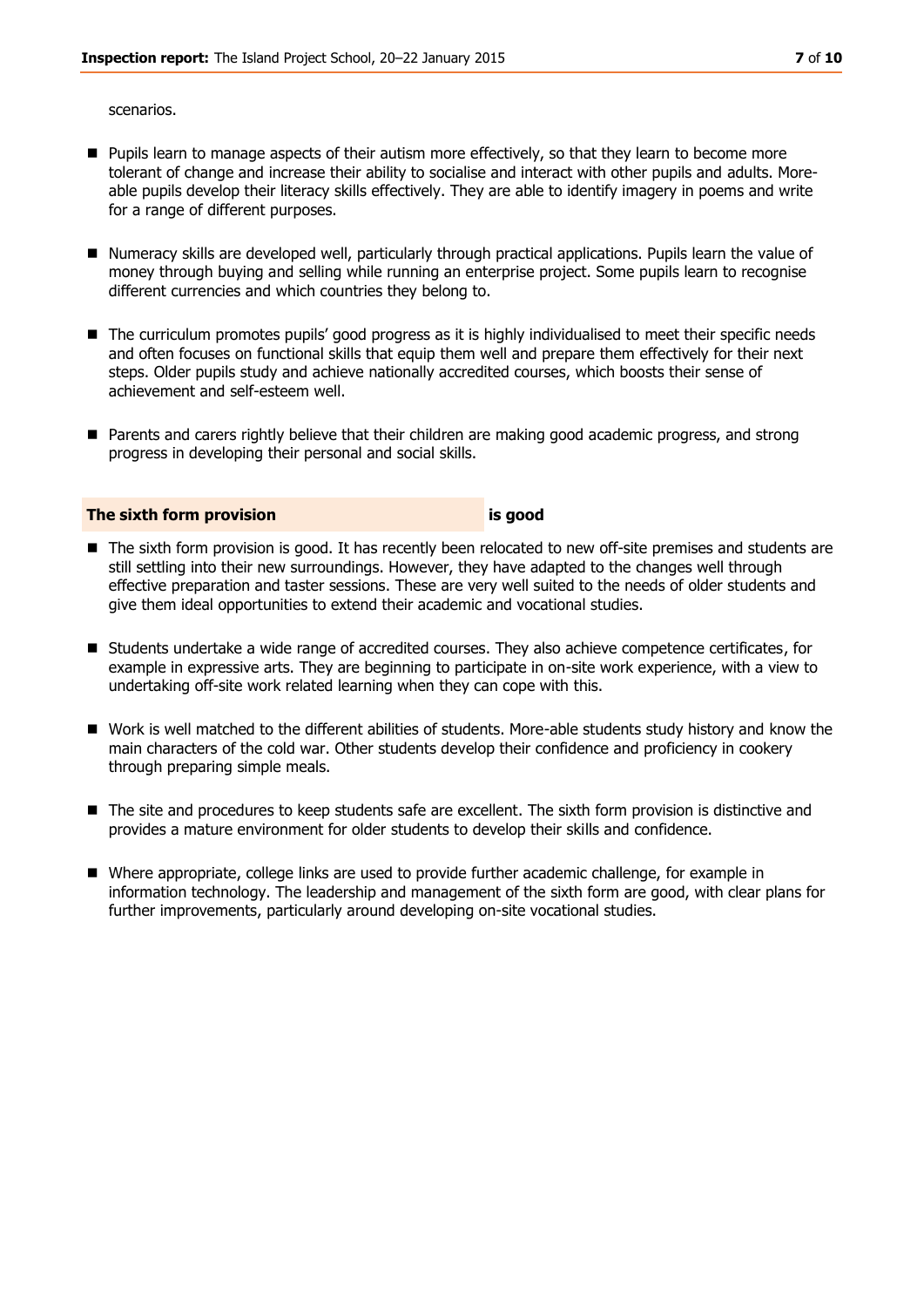## **What inspection judgements mean**

| <b>School</b> |                      |  |
|---------------|----------------------|--|
| Grade         | <b>Judgement</b>     |  |
| Grade 1       | Outstanding          |  |
| Grade 2       | Good                 |  |
| Grade 3       | Requires improvement |  |
| Grade 4       | Inadequate           |  |

Detailed grade characteristics can be viewed in the Non-association independent school inspection handbook which is published on the Ofsted website: [www.gov.uk/government/publications/non](http://www.gov.uk/government/publications/non-association-independent-school-inspection-handbook)[association-independent-school-inspection-handbook.](http://www.gov.uk/government/publications/non-association-independent-school-inspection-handbook)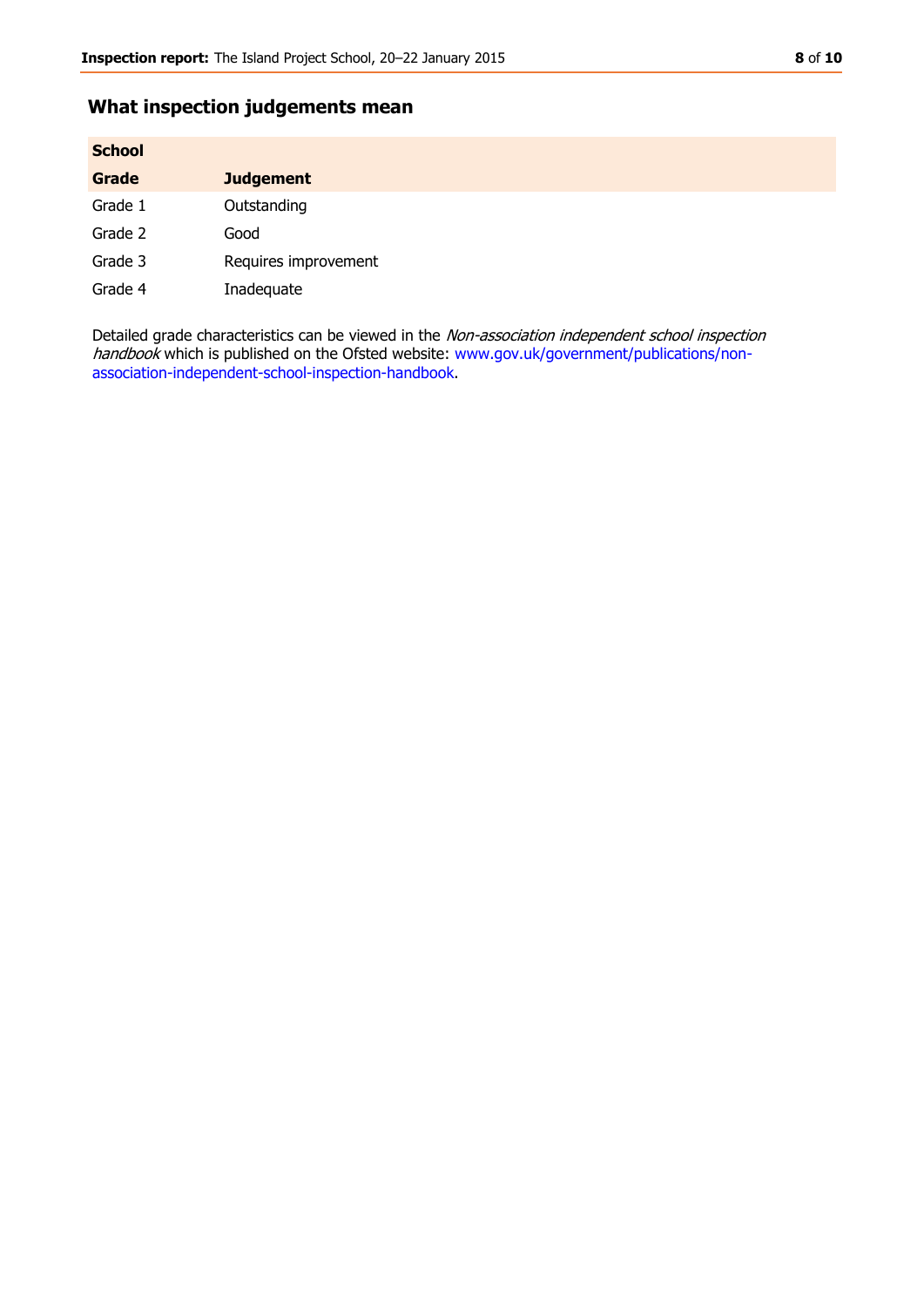### **School details**

| Unique reference number        | 135453   |
|--------------------------------|----------|
| <b>Inspection number</b>       | 455552   |
| <b>DfE registration number</b> | 334/6010 |

This inspection was carried out under section 109(1) and (2) of the Education and Skills Act 2008, the purpose of which is to advise the Secretary of State for Education about the school's suitability for continued registration as an independent school.

| <b>Type of school</b>                      | Day special school                      |
|--------------------------------------------|-----------------------------------------|
|                                            |                                         |
| <b>School status</b>                       | Independent school                      |
| <b>Age range of pupils</b>                 | $5 - 19$                                |
| <b>Gender of pupils</b>                    | Mixed                                   |
| <b>Gender of pupils in the sixth form</b>  | <b>Boys</b>                             |
| <b>Number of pupils on the school roll</b> | 24                                      |
| Of which, number on roll in sixth form     | 8                                       |
| <b>Proprietor</b>                          | Carol Howe and Jacqui Walters-Hutton    |
| <b>Chair</b>                               | Jacqui Walters-Hutton                   |
| <b>Principal</b>                           | Jacqui Walters-Hutton                   |
| Date of previous school inspection         | 18 January 2012                         |
| <b>Annual fees (day pupils)</b>            | £42,500 - £67,000                       |
| <b>Telephone number</b>                    | 01675 442588                            |
| <b>Email address</b>                       | j.walters-hutton@theislandproject.co.uk |